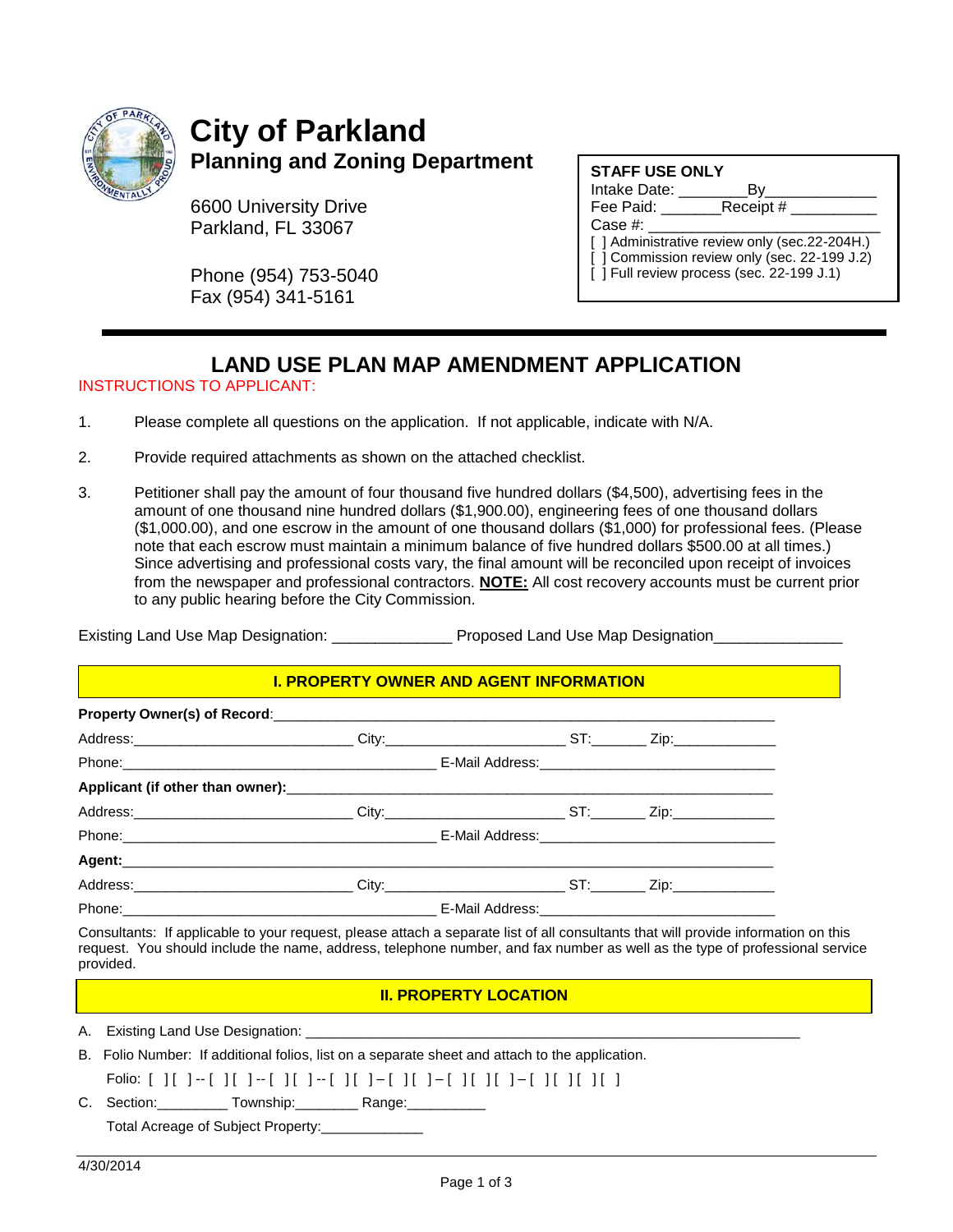- D. Project Name:\_\_\_\_\_\_\_\_\_\_\_\_\_\_\_\_\_\_\_\_\_\_\_\_\_\_\_\_\_\_\_\_\_\_\_\_\_\_\_\_\_\_\_\_\_\_\_\_\_\_\_\_\_\_\_\_\_\_\_\_\_\_\_\_\_\_\_\_\_\_\_\_\_\_\_\_\_\_
- E. Project Address: \_\_\_\_\_\_\_\_\_\_\_\_\_\_\_\_\_\_\_\_\_\_\_\_\_\_\_\_\_\_\_\_\_\_\_\_\_\_\_\_\_\_\_\_\_\_\_\_\_\_\_\_\_\_\_\_\_\_\_\_\_\_\_\_\_\_\_\_\_\_\_\_\_\_\_\_
- F. General Location Description (proximity to closest major intersection in miles or fractions thereof):

## **IV. PROJECT HISTORY**

(List in sequence from first application to most recent – attach additional page if necessary):

| <b>Petition Number</b> | <b>Request</b> | <b>Action</b> | <b>Date</b> | <b>Ordinance Number</b> |
|------------------------|----------------|---------------|-------------|-------------------------|
|                        |                |               |             |                         |
|                        |                |               |             |                         |
|                        |                |               |             |                         |
|                        |                |               |             |                         |
|                        |                |               |             |                         |
|                        |                |               |             |                         |
|                        |                |               |             |                         |
|                        |                |               |             |                         |
|                        |                |               |             |                         |
|                        |                |               |             |                         |